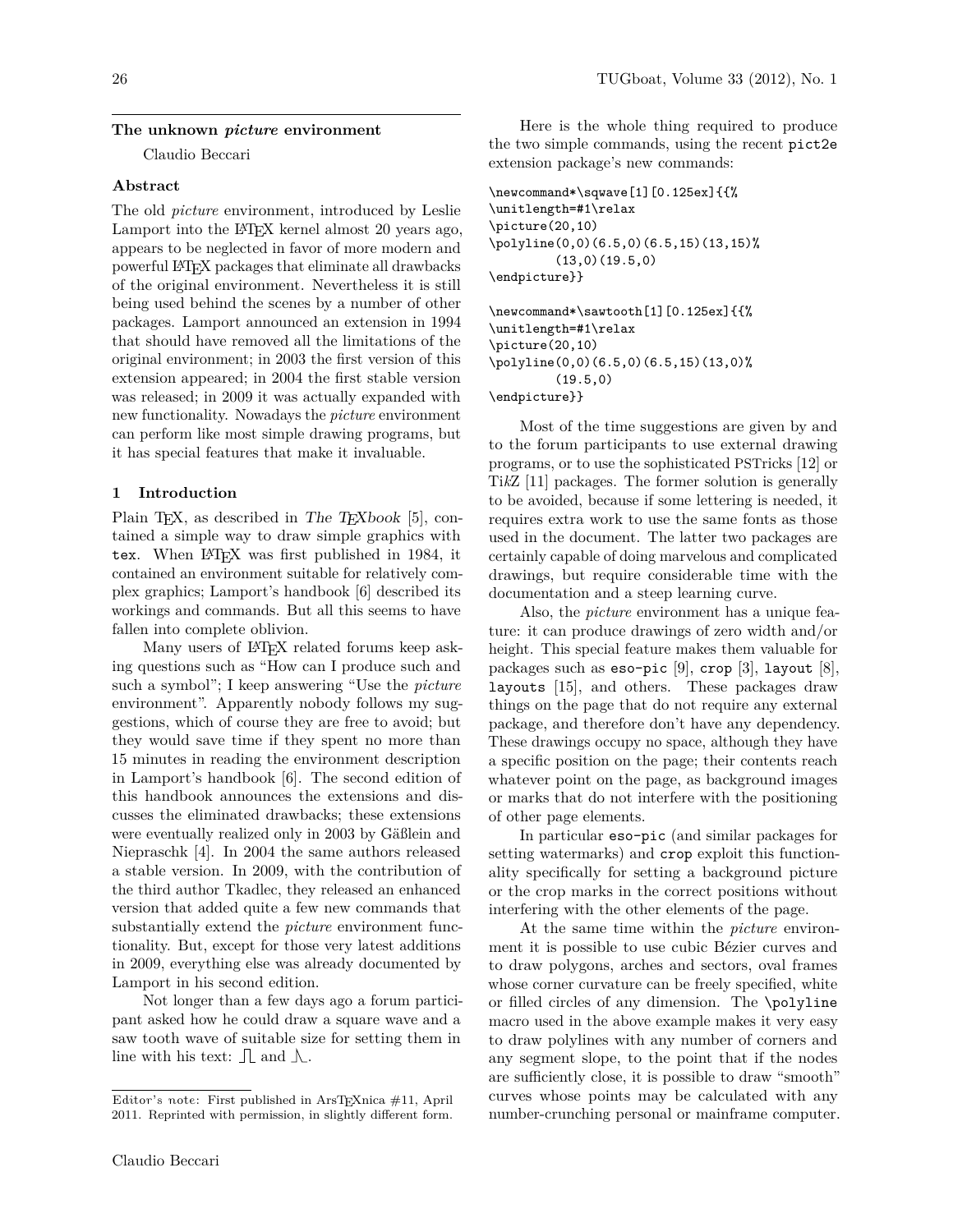# **2 In detail**

Everybody can agree that the original *picture* environment, created by Lamport with the very first version of LATEX, was pretty rudimentary, but there was practically nothing else to use in its place. The straight lines could have slopes that were ratios of relatively prime integer numbers not exceeding 6 in absolute value. For vectors the limitation was even stricter; the slopes could not be specified with integer numbers larger than 4 in absolute value. Why were there such strange limitations? Because straight lines were made up through the juxtaposition of small segments 10 pt ( $\approx$  3 mm) long taken from a special font; this same special font contained also the vector arrow tips that occupied a large part of the available positions; and, remember, at that time the typesetting engine could deal only with 128-glyph fonts, so that the available short segments and arrow tips, plus a selection of closed and filled circles and/or quarter circles placed strict limitations on the drawing performance.

Patient programmers created extension packages such as curves [\[7\]](#page-6-9), that could overcome such limitations by drawing lines of any slope and circles of any diameter by juxtaposing an "infinity" of small dots. For plain TEX there existed another package, PiCT<sub>F</sub>X [\[14\]](#page-6-10), that with a suitable interface could work also with LATEX. It performed well on large mainframes with large memory capabilities, but worked very poorly on the desktops of that age, the eighties, when a 20 MiB hard disk was a luxury and 640 KiB RAM was almost the maximum available. These packages mostly saturated the RAM and drawing was virtually impossible on personal computers.

Some progress was made when the PostScript format became available; some drawing packages (again curves) exploited  $T_{F}X$ 's  $\searrow$  to write raw PostScript drawing commands in the output, so that the actual action of drawing was demanded of the screen or printer driver. Nevertheless powerful extensions in this directions, such as PSTricks, appeared much later. Drawing with external programs and importing the resulting artwork was therefore a necessity, but not an easy task.

Things evolved in the right direction when personal computers, having become the universal complement of any person needing to write anything, started having a more user friendly interface, more RAM, larger hard disks, and better programs, the TEX system included. The nineties, besides the important passage from  $TFX 2.x$  to  $TFX 3.0$ , gave us  $\text{LATEX } 2\varepsilon$ , PostScript fonts, and the drawing in-

strument METAPOST. This program used more or less the same philosophy that led Knuth to develop METAFONT, in order to draw the TEX system default fonts; METAPOST produced a simplified output PostScript code that was understood also by the newborn typesetting program pdftex. METAPOST was, and still is, fully compatible with the rest of the TEX system typesetting engines, so that all the TEX and LATEX features could be used for putting any lettering on the METAPOST output files.

Meanwhile LATEX went on with its small drawing environment, without exploiting the new possibilities with the PostScript format and the PDF portable document format, until Gäßlein and Niepraschk wrote the *picture* extension announced by Lamport some ten years before.

### **2.1 2009 extensions to** *picture*

Let us now discuss the enhancements introduced by the extension realized by Gäßlein and Niepraschk. Since these changes are so recent, some commands are not described in [\[6\]](#page-6-1).

- 1. First of all, the enhancements rely on the drivers that are being used to display or to print the document. More precisely, when the latex program is used, the \special commands to the driver contain only PostScript language commands; this implies a transformation of the resulting DVI file into a PostScript one by means of dvips, and possibly a second transformation to the PDF format by means of (for example) ps2pdf. On the other hand, if the document is processed with pdflatex, then the \special commands contain only the PDF language commands. Therefore the extension is fully compatible with the typical output formats provided by the most popular typesetting engines, and this is fully automatic so users need not bother about the details.
- 2. The output file size very often is smaller since the actual drawing computations are performed by the suitable drivers.
- 3. One of the limitations of the original environment was the slope of lines and vectors. In the first implementation of the extension the slope coefficients had to be integers not higher than 1000 in absolute value, thus implementing Lamport's description of 1994. The 2009 enhancements, however, remove even this limitation, and the slope coefficients can be any fractional decimal number (well, yes, not too large, not higher than 16 383.999 98 which corresponds to the the largest dimension in points that any TEX system typesetting engine can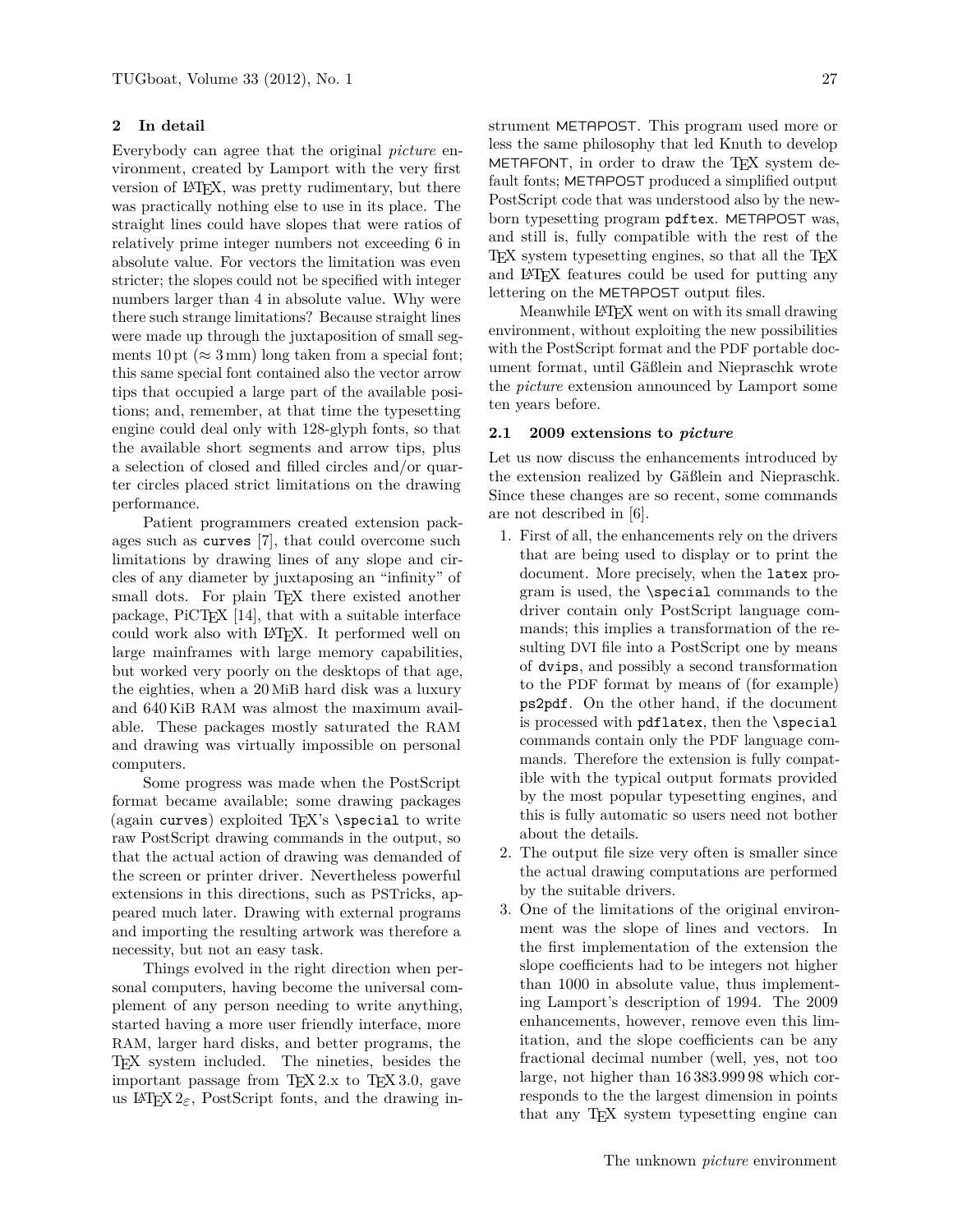handle). Now line and vector slopes should not have any detectable limitation.

- 4. The above is valid also for vectors; even better, now it's possible to pass an option to the package so that it can draw the arrow tips in "LAT<sub>EX</sub> style" or in "PostScript style". In LATEX style the joining sides to the arrow tip are slightly concave, and the arrow shaft is straight; in Post-Script style they form a polygon that resembles a stealth aircraft.
- 5. Circles and quarter circles were available in a limited set; now they can be drawn in any size, both filled and unfilled.
- 6. Line thicknesses could previously be specified only as \thinlines (default) and \thicklines (twice as thick as \thinlines), and only vertical and horizontal lines used the thickness specified with  $\text{linethickness } \{dimension\}$ . Now \linethickness can modify the thickness of all sorts of lines, Bézier splines included.
- 7. "Ovals", frames with rounded corners, could have the corner quarter circle with an automatic setting of its radius, in any case not larger than about 15 pt (about 5 mm), and they could not use a radius dimension specified by the document. Of course this radius should not exceed the half length of the shorter frame sides (that is, half of the distance of the longer straight lines that form the longer sides of the frame) but the radius can now be specified as an optional argument to the \oval command so that the created frame can have a very different look when a smaller radius is chosen compared to the same-sized frame with a larger corner radius.
- 8. Quadratic and cubic Bézier splines are now generated with the driver commands and they result in smooth curves, not lines with a rough contour due to the juxtaposition of many small dots. The possibility of specifying the number of dots is available even now, but it is mostly for backwards compatibility— although, even now, dotted splines might be used for special purposes. In any case they do not suffer any magnification when seen on the screen; they are scalable vector strokes. The previous command \bezier is maintained with its compulsory specification of the number of points to use, but two new commands, with an optional specification of the number of points, are introduced, \qbezier for tracing quadratic Bézier splines, and \cbezier for tracing cubic Bézier splines; this last command was not described in [\[6\]](#page-6-1), and is a completely new command to the package.
- 9. Up to this point the traditional commands have been discussed and the differences with the original environment described. The last extension of pict2e, published in the second half of 2009, adds some other commands that draw other lines but in general don't require the use of \put to place these lines in a special position. Of course they may be shifted with \put, which might come in handy when fine-tuning the picture, but the \put is not necessary.
- 10. A first exception to the above statement is the new macro \arc that is a generalization of \circle (both starred and non-starred forms; in both cases the starred form produces a filled contour) which requires putting the arc center in a specific position, so that the whole command must be set as an argument to \put. The \circle command is used like this:

\put(\*x*),\*y*)){\circle\\*\{\diameter\}}

and similarly with the \arc command:

 $\put(\langle x\rangle, \langle y\rangle)$  {\arc $\langle^*\rangle$  [ $\langle ang1\rangle$ ,  $\langle ang2\rangle$ ] { $\langle radius\rangle$ }} The arc has its center at point  $(\langle x \rangle, \langle y \rangle)$ , and it will go from the angle  $\langle ang1 \rangle$  to the angle  $\langle ang2 \rangle$ ; angles are in sexagesimal degrees and are positive in the anticlockwise direction; if the optional angles are not specified, the full circle is drawn. The arc is drawn from the smaller angle to the larger one, so that the order in which  $\langle ang1 \rangle$  and  $\langle ang2 \rangle$  is not important.

- 11. The following commands do not require \put:  $\langle x1 \rangle$ ,  $\langle y1 \rangle$ )( $\langle x2 \rangle$ ,  $\langle y2 \rangle$ )  $\pi$ <sub>)</sub>,  $\langle y1 \rangle$  i,  $\langle y2 \rangle$ ,  $\langle y2 \rangle$ . . . ( $\langle xN \rangle$ ,  $\langle yN \rangle$ )  $\pmb{\text{polygon}(\langle x1 \rangle,\langle y1 \rangle)(\langle x2 \rangle,\langle y2 \rangle)}$ . . .  $(\langle xN \rangle,\langle yN \rangle)$  $\pmb{\text{polygon*}(\langle x1 \rangle, \langle y1 \rangle)(\langle x2 \rangle, \langle y2 \rangle)}\dots(\langle xN \rangle, \langle yN \rangle)}$ The first command is simply the segment that joins the two points identified by the two pairs of coordinates. The second command is a sequence of segments that join with one another in the order of the *N* specified pairs of coordinates; we have seen it at work in the example shown in the introduction. The third command is a closed polygon whose vertices are sequentially shown by the *N* pairs of coordinates. The fourth command is similar but draws a filled polygon.
- 12. In order to draw the various lines and curves, the internal commands make use of the "turtle graphics" commands used within both the Post-Script and PDF languages. These elementary commands are available to the user also through package pict2e; they are:

```
\text{move}(x), \langle y \rangle\langlelineto(\langle x \rangle, \langle y \rangle)\langlecurveto(\langle x2 \rangle,\langle y2 \rangle)(\langle x3 \rangle,\langle y3 \rangle)(\langle x4 \rangle,\langle y4 \rangle)
```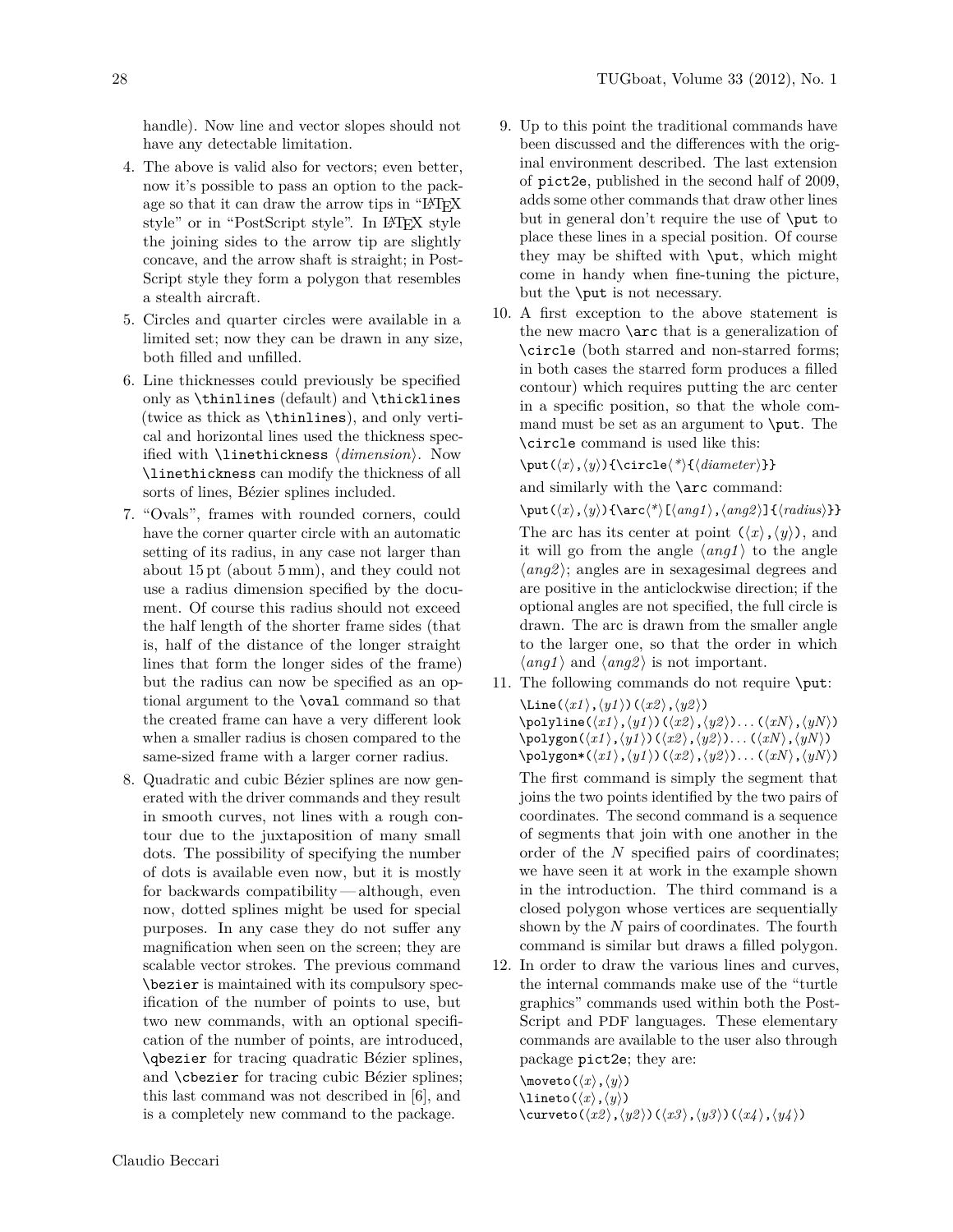

**Figure 1**: Ending styles for line segments (of equal width)

<span id="page-3-0"></span>

<span id="page-3-2"></span>**Figure 2**: Join styles for line segments

and a few more that the reader may find in the documentation [\[4\]](#page-6-2). These commands may be used in any order, except \moveto that must fix the first position of the drawing pen. In order to finish the path it is optional to use \closepath in order to draw a line from the last point to the initial one, but then it is necessary to use either \strokepath to draw the path or \fillpath in order to fill the path with the default color.

- 13. The initial and final points of an open path may be controlled with the commands \buttcap (cut the path at the end points), or \roundcap (adjust the end points with a filled semicircle), or \squarecap (adjust the end points with a filled half square); in general with line art the \roundcap should be preferable, but sometimes it's better to use one of the other two kinds of end point finishing. See figure [1.](#page-3-0)
- 14. Similarly the joins between adjacent segments of a polyline or a polygon may be adjusted with the three commands  $\mathcal{S}$  iterjoin,  $^1$  $^1$   $\mathcal{S}$   $\mathcal{S}$ and \beveljoin, as shown in figure [2.](#page-3-2)

## **3 Examples**

There are dozens of examples in the G<sub>U</sub>T documentation [\[2\]](#page-6-11), where every line art picture has a small legend containing the author name and the program used for producing it. This book is a collective effort of the Italian TEX users group, and is downloadable from the G<sub>J</sub>I site [http://www.guitex.org/home/](http://www.guitex.org/home/images/doc/guidaguit.pdf) [images/doc/guidaguit.pdf](http://www.guitex.org/home/images/doc/guidaguit.pdf). There, the interested reader can find plenty of ideas and useful "tricks".



<span id="page-3-3"></span>**Figure 3**: A heptagon with seven vertices and inscribed star

Here we present a few examples, sometimes with their source code, in order to see the modern *picture* environment at work.

**A heptagon** We compute the vertices of a heptagon inscribed into a circle with a diameter of 6 cm by means of a pocket calculator:

$$
v_1 = (1.3017, -2.7029) \qquad v_5 = (-2.3455, 1.8705)
$$
  
\n
$$
v_2 = (2.9248, -0.6676) \qquad v_6 = (-2.9248, -0.6676)
$$
  
\n
$$
v_3 = (2.3455, 1.8705) \qquad v_7 = (-1.3017, -2.7029)
$$
  
\n
$$
v_4 = (0, 3)
$$

Then we set up the picture environment (within a *figure* environment, so we don't need to do anything to limit the scope of the \unitlength assignment) with the following code:

```
\unitlength=5mm
\begin{binatrix} 6, 6 \\ -3, -3 \end{binatrix}\polygon(1.3017,-2.7029)(2.9248,-0.6676)%
    (2.3455, 1.8705)(0,3)(-2.3455, 1.8705)(-2.9248,-0.6676)(-1.3017,-2.7029)
\polyline(1.3017,-2.7029)(0,3)%
    (-1.3017,-2.7029)(2.3455,1.8705)%
    (-2.9248,-0.6676)(2.9248,-0.6676)(-2.3455,1.8705)(1.3017,-2.7029)
\end{picture}
```
Figure [3](#page-3-3) contains also the seven pointed star inscribed in the heptagon.

**Splines** We draw some splines inside a square with sides 6 cm long; a quadratic spline has its two nodes at the square base vertices, and the control node at the center of the upper side. A cubic spline uses the four square vertices as end and control nodes:

```
\unitlength=6.5mm
\begin{picture}(6,6)(-3,-3)
\put(-3,-3){\framebox(6,6){}}
\polyline(-3,-3)(0,3)(3,-3)
\polyline(-3,3)(3,3)(-3,-3)(3,-3)
\linethickness{1.5pt}
\qbezier(-3,-3)(0,3)(3,-3)
\cbezier(-3,3)(3,3)(-3,-3)(3,-3)
\end{picture}
```
<span id="page-3-1"></span><sup>&</sup>lt;sup>1</sup> In the documentation, [\[4\]](#page-6-2), this command is erroneously spelled \mitterjoin.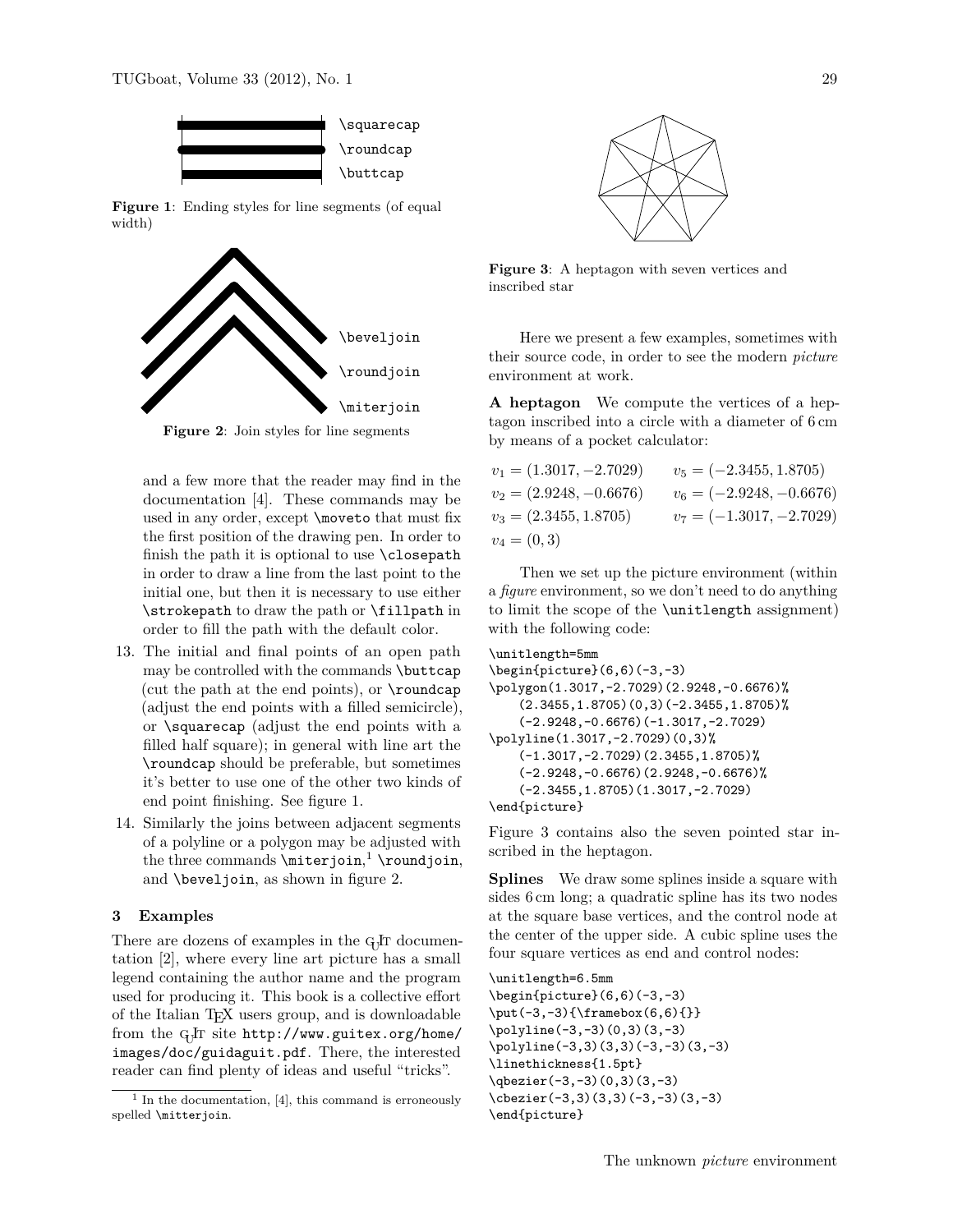

<span id="page-4-0"></span>**Figure 4**: Quadratic and cubic splines

Figure [4](#page-4-0) displays the result; observe the effect of the \linethickness assignment on the splines themselves. If you can read this document on the screen, you can magnify the picture and check the vector nature of the splines. Figure [4](#page-4-0) contains also the polylines that join the nodes and control points, so that it's easier to see the effect of these "control segments".

**An electric circuit** Many years ago, at the end of the 1980s, when I had available only the *picture* environment, I needed to draw circuit diagrams. In fact, I had so many circuit diagrams to insert in my book that I needed to create suitable macros for drawing the circuit components and their connections to the various circuit nodes; of course every component had to be identified with a symbol and optionally should be assigned a value with the proper units.

Nowadays there are modular packages that work with Ti*k*Z (circuitikz [\[10\]](#page-6-12)) and PSTricks (pst-circ [\[13\]](#page-6-13)), but at that time there was nothing, or at least nothing I was aware of.

In my department there was a very good expert of technical drawing, and for my previous books I had asked him to draw my circuits; these drawings had to be glued to the camera ready copy, because at that time it was very difficult to insert graphical files into a document; not impossible, but difficult. The publisher, in any case, did not want any kind of file; he wanted only the camera ready copy. This procedure was pretty lengthy: draw my circuits by hand, pass them to the technician with suitable descriptions about dimensions, lettering, line thicknesses, and the like; after the drawings were done, careful checking of the correctness, the proper position of the labels and indices, and any possible typos; start again with the second draft, and so on.

Therefore I decided to write a personal package containing all the circuit macros, to work as an interface between the user and the *picture* environment with its internal macros. It took about two weeks; afterwards, I had an almost complete circuit-drawing TEX program. At that time, of course, arbitrary sloped lines were done by juxtaposing a multitude of little dots, as well as quarter, half and full circles of any diameter. Single-port components were automatically drawn as vertical or horizontal elements; connections automatically made the necessary bends in order to reach the destination nodes; two-port and four-pole devices were set in the proper orientation in order to avoid crossing their connections; operational amplifiers, nullators, norators and nullors were correctly designed; block diagrams with their signal flows, their branching nodes, their summing points, and so on, were at hand. The unit length was parametrized to the current font 'ex' unit, so that the circuit diagram would scale together with the size of the surrounding text font.

I saved much time using my macros and the technical expert eventually congratulated me, admitting that my drawings were more consistent than his own.

When the important pict2e package became available in 2003, I started to eliminate all references to the old tiny-point-overlay technique, and promptly switched to the new technology.

I eventually added logical components as well, so that this private package is almost complete. What is provided by circuitikz is much more complete, and this is the main reason why my package remains private. I keep using it for no other reason than compatibility with the past book files I wrote long ago, from which I often pick up some parts in order to assemble short tutorials for students who ask me for explanations.

The package is too large to publish here; therefore, I will not show how the user commands are realized with the internal modern *picture* environment ones. I show just the user-level code for drawing the circuit diagram of a band elimination filter:

```
\begin{circuito}(75,35)
\hconnect(0,0)(19,0)\HPolo(20,0)(65,0)
\polo(20,25)[30,25]\polo(65,25)[75,25]
\hconnect(66,0)(75,0)
\R(75,0)(75,25){R\ped{L}}
\E(0,0)(0,25){E}
\R(0,25)(19,25){R\ped{G}}
\serie*(30,0)(21,25)C{C_1}-L{L_1}
\parallelo(30,25)(55,25)L{L_2}-C{C_2}
\serie(55,0)(64,25)C{C_3}-L{L_3}
\nodi(55,0)(55,25)(30,25)(30,0)
\end{circuito}
```
and you can see the result in figure [5.](#page-5-0) As you can see the component and connection macros are very user friendly and the total amount of code for drawing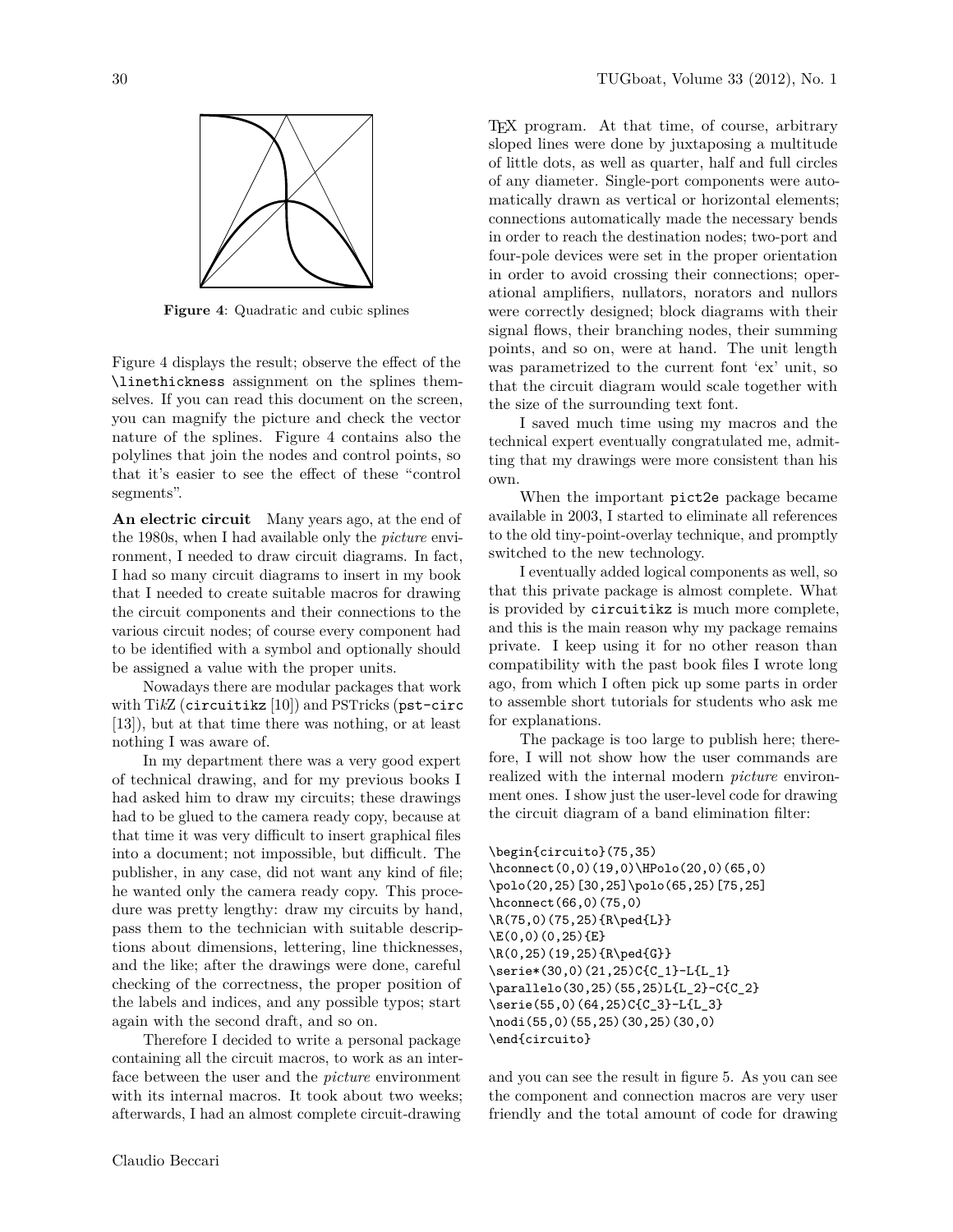

<span id="page-5-0"></span>**Figure 5**: A band elimination filter

a complicated circuit diagram<sup>[2](#page-5-1)</sup> is very limited. If you are reading this file on screen you can magnify the image of figure [5](#page-5-0) and again verify that the whole drawing is made of scalable vectors. You can also recognise that the resistors are drawn by means of the \polyline command with the \miterjoin specification for the connection of the various segments.

**A Cartesian diagram** While teaching the synthesis of electrical circuits I often needed Cartesian diagrams of their performance; in figure [6](#page-5-2) the squared magnitude of a fifth order elliptical filter characteristic function is plotted. The name "elliptical" derives from the use of elliptical integrals and functions of the first and second kinds. The diagram is only qualitative; although it would not have been a problem to compute the actual points by means of a suitable program, for a qualitative diagram the extreme points and the peaks and zeros should be sufficient. The whole diagram had to be also shown as a slide, therefore a beamer presentation was made containing the same code:

```
\unitlength=0.9mm
\begin{picture}(80,60)(-40,-5)
  \VECTOR(-40,0)(40,0)
  \Zbox(40,-2)[tr]{\omega}
  \VECTOR(0,-1)(0,55)
  \Zbox(-1,55)[tr]{|F|^2}
  \multiput(-35,5)(4,0){18}%
     {\line{1,0}{2}}\Zbox(2,7)[bl]{1}
  \multiput(-35,45)(4,0){18}%
     {\line(1,0){2}}
  \Zbox(1,46)[bl]{H^2}
  \multiput(-2,15)(4,0){4}%
     {\line(1,0){2}}
  \Zbox(1,16)[bl]{H}
  \LINE(-10,0)(-10,-1)\Zbox(0,-2)[t]{0}
  \Zbox(-10,-2)[t]{-1}
  \LINE(10,0)(10,-1)\Zbox(10,-2)[t]{1}
```


<span id="page-5-2"></span> $\mathbf{f}$  characteristic function of an elliptical filter **Figure 6**: The squared magnitude of the

```
{\linethickness{1.5pt}%
```

```
\cbezier(-12.5,55)(-12,40)(-12,40)%
          (-10, 5)\cbezier(-10,5)(-10.1,0)(-9.75,0)%
          (-9.5, 0)\cbezier(-9.5,0)(-9,0)(-9,5)(-8.5,5)
  \cbezier(-8.5,5)(-7.75,5)(-7.75,0)%
          (-7, 0)\cbezier(-7,0)(-5.5,0)(-5.5,5)(-4,5)
  \cbezier(-4,5)(-2,5)(-2,0)(0,0)
  \cbezier(-13,55)(-13.75,45)(-13.75,45)%
          (-14.5,45)
  \cbezier(-14.5,45)(-15.75,45)%
          (-15.75, 45)(-17, 55)\cbezier(-21,55)(-26,45)(-28,45)%
          (-35,45)
%
  \cbezier(12.5,55)(12,40)(12,40)(10,5)
```

```
\cbezier(10,5)(10.1,0)(9.75,0)(9.5,0)
\cbezier(9.5,0)(9,0)(9,5)(8.5,5)
\cbezier(8.5,5)(7.75,5)(7.75,0)(7,0)
\cbezier(7,0)(5.5,0)(5.5,5)(4,5)
\cbezier(4,5)(2,5)(2,0)(0,0)
\cbezier(13,55)(13.75,45)(13.75,45)%
        (14.5,45)
```
\cbezier(14.5,45)(15.75,45)(15.75,45)% (17,55)

\cbezier(21,55)(26,45)(28,45)(35,45) }%

\put(10.6,15){\circle\*{1.5}} \put(12.2,45){\circle\*{1.5}} \put(10,5){\circle\*{1.5}} \multiput(12.2,0)(0,4){11}%

```
{\line{()1}}\multiput(10.7,0)(0,4){4}%
  {\line{0,1}\\VECTOR(25,20)(10.7,0)
\VECTOR(30,10)(12.2,0)
```
\Zbox(25,21)[b]%

<span id="page-5-1"></span><sup>2</sup> Actually the circuit diagram is not complicated at all; the complication is hidden behind the user macros, especially those for inductors, where the various Bézier cubic splines are properly described and connected to one another.